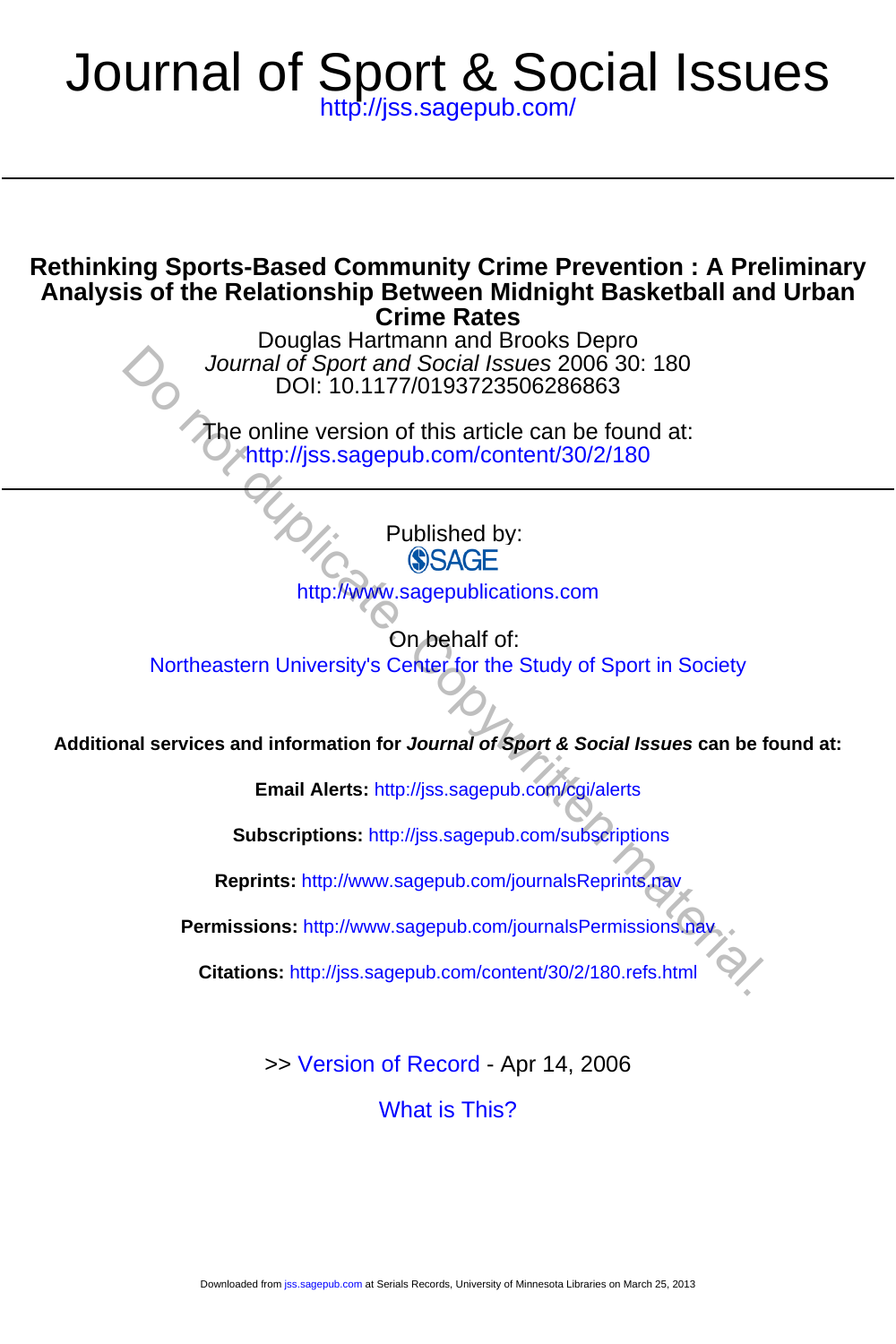# **Rethinking Sports-Based Community Crime Prevention**

### **A Preliminary Analysis of the Relationship Between Midnight Basketball and Urban Crime Rates**

Douglas Hartmann *University of Minnesota, Twin Cities Campus, Minneapolis*

Brooks Depro *RTI International, Research Triangle Park, NC*

The authors conducted a preliminary empirical test of the claim—dismissed by most scholars—that midnight basketball programs lower city-level crime rates. Results show cities that were early adopters of officially sanctioned midnight basketball leagues experienced sharper decreases in property crime rates than other American cities during a period in which there was broad support for midnight basketball programs. Although likely associated with a variety of confounding factors, these rather-surprising results suggest the need to reevaluate the deterrent effects of popular sports- and recreation-based prevention programs with a new emphasis on more diffuse, indirect mechanisms such as positive publicity and community trust. Further substantiation and refinement of these ideas could significantly reshape how these popular and wellestablished initiatives are implemented and evaluated. **Solution Control Control Control Control Control Control Control Control Control Column Schen Municipal. Research Triangle Park, NC<br>
The authors conducted a preliminary empirical test of the claim—dismissed by moscholars—** 

*Keywords: midnight basketball; sports; crime prevention; urban crime rates; publicity effects*

A transformation occurred in youth sports and recreation provision in the United States in the 1990s. Sports and recreation programs became popular tools for grime provision perticularly provision sime of a so selled at fi tools for crime prevention, particularly prevention aimed at so-called at-risk or highrisk minority populations. Hard numbers on this movement—christened the "social problems industry" in urban sports and recreation provision by Robert Pitter and David Andrews (1997; see also Schultz, Crompton, & Witt, 1995)—do not exist.<sup>1</sup> However, anyone working in or around youth sports knows the phenomenon well.

**Journal of Sport & Social Issues** Volume 30 Number 2 May 2006 180-196 © 2006 Sage Publications 10.1177/0193723506286863 http://jss.sagepub.com hosted at http://online.sagepub.com

**Authors' Note:** We express our gratitude for invaluable support and advice to Chris Uggen, Mike Massoglia, Ross Macmillan, Jim Nonnemaker, and Darren Wheelock. Thanks also go to Roman Postle for senior project research that prepared the way for this analysis. Please direct all correspondence to Douglas Hartmann, 909 Social Science Tower, Department of Sociology, University of Minnesota, Minneapolis, MN 55455; e-mail: hartm021@unm.edu.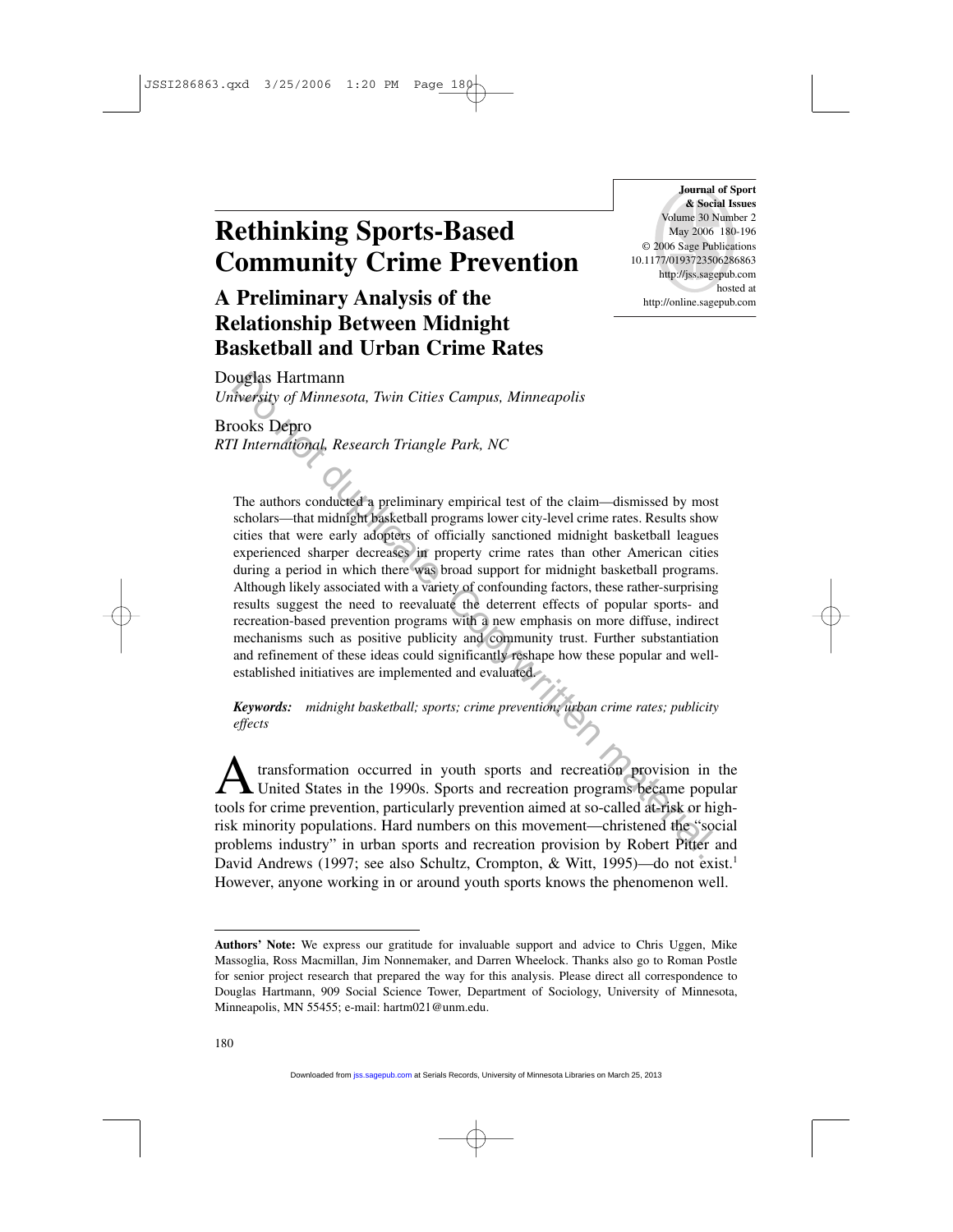In 1997, the National Recreation and Parks Association identified some 621 pilot programs focused specifically on reaching "at-risk" youth (Witt & Crompton, 1997). If we take those pilot programs and multiply them by the number of participants they served, the numbers are impressive. Add in the number of participants in comparable formal and informal projects implemented by organizations such as the YMCA, Boys and Girls Clubs, Police Athletic Leagues, schools and community centers, and other such institutions all across the country, and the scale and scope of this industry is impossible to ignore. Dozens of such programs—some innovative new programs, others simply revamped and repackaged as crime prevention—now exist in every metropolitan region in the country and serve hundreds of thousands of young people annually. The continuing popularity of sports and recreation as tools for crime prevention and risk reduction has been evidenced most recently by First Lady Laura Bush's decision to make after-school programs—many of which employ athletic components—one of her intended focal points during her husband's second term (see U.S. Department of Health and Human Services, n.d.).

The movement has been popular for at least two key reasons. One is that these programs are relatively inexpensive and easy to implement. In an era of declining public resources for outreach and social intervention of any kind, sports-based programs have been viewed as a cost-effective way to implement policy. These initiatives are not only easily adapted to existing facilities and programming but also often attract funding and support from foundations, nonprofit organizations, and even corporate sponsorships. Every one of the 19 programs highlighted in a 1994 National Park and Recreation Association (NRPA) report (Tindall, 1995), for example, was based in some kind of public-private partnership. The second factor that helps account for widespread appeal of this approach has to do with long-held and deeply entrenched cultural beliefs about sports as a positive, progressive social force. At least since the play movement of the progressive era (Cavallo, 1981; Macleod, 1983; Riess, 1989), sports has been believed to be an inherently positive, prosocial force for adolescents and young adults—an activity that would not only keep young people off the streets and out of trouble but would also build character, cultivate self-discipline, and provide proper socialization, role models, and opportunities for advancement and mobility (see Coakley, 2002, for a critical summary and discussion). and is mpossione to igance. Docated or and programs some minorance of game minorance or every metropolitan region in the country and seve hundreds of thousand representantly from the country and seve hundreds of thousand i

However, for all the popularity and prominence of sports-based crime prevention, scholars and policy makers have generated surprisingly little evidence that such initiatives are actually effective in reducing risk and preventing crime. The most comprehensive and rigorous survey of the social scientific literature on crime prevention (Sherman et al., 1998), for example, lists only one scholarly study that focuses explicitly on recreation-based programs, and its findings about community-based, after-school recreation programs are limited and contradictory at best (Howell, 1995). More recent efforts at analysis and evaluation have begun to identify model program characteristics (Witt & Crompton, 1996); however, these have still been fairly limited and lacking in appropriate scientific controls or comparisons (see, for discussions, Nichols & Crow, 2004; Witt & Crompton 1997). Others (Jacob &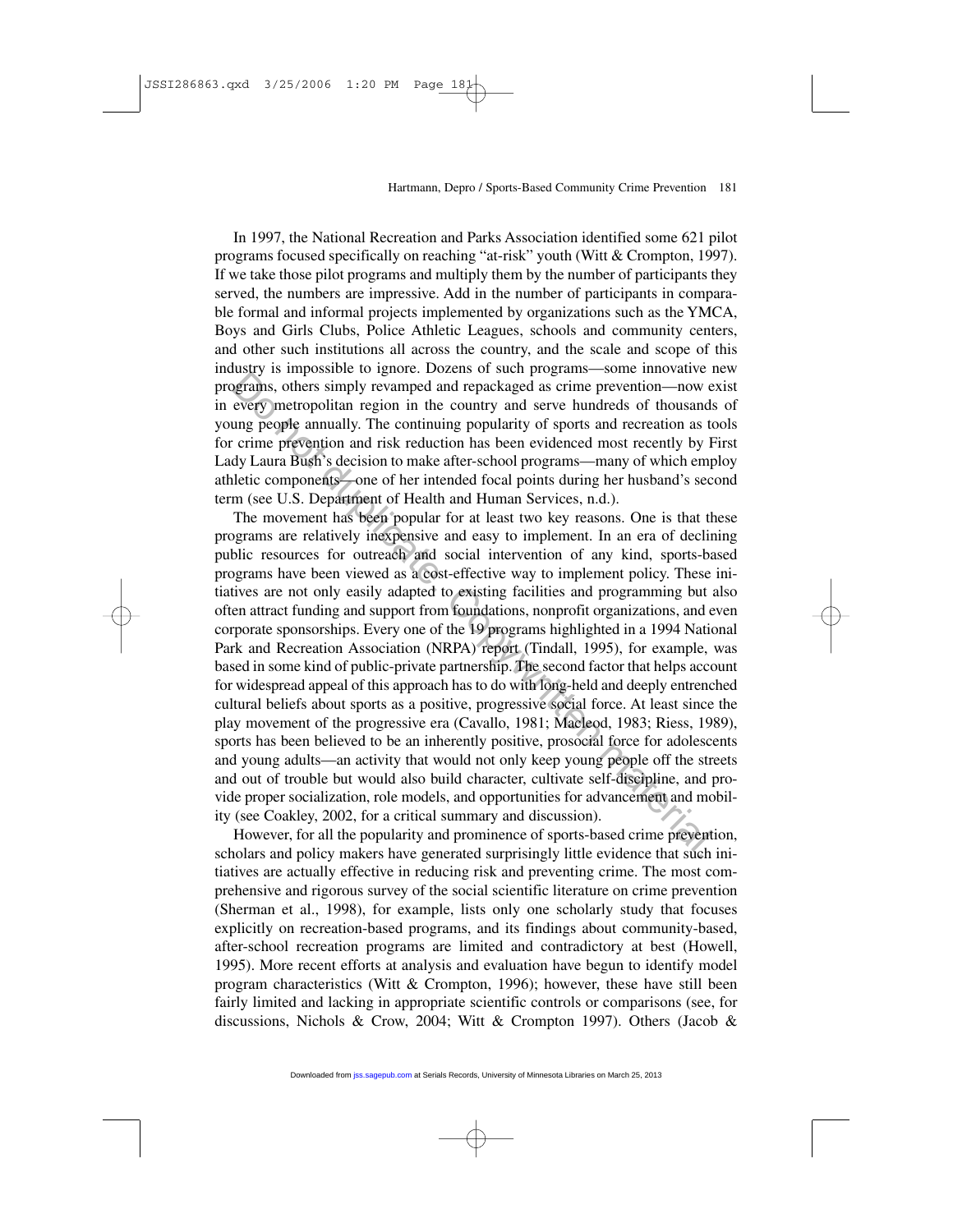Lefgren, 2003) have even suggested that these programs might have the potential to increase juvenile crime and delinquency by concentrating young people who are potentially at risk together, thus reinforcing antisocial tendencies and facilitating deviant peer-group subculture. And, more directly to the point of this article, these analyses have virtually dismissed the whole question of broad, community-level effects where the claims and potential impacts are far greater. Suffice it to say that the general scholarly consensus is that we still lack any reliable evidence on the effectiveness (or ineffectiveness) of such sports- and recreation-based interventions (Mulvey, Arthur, & Reppucci, 1993; Sherman et al., 1998). Even strong public advocates of sports- and recreation-based interventions have been forced to concede, "[T]here is a lack of robust evidence of the direct impact of sports and physical activity on antisocial behavior and the sustainability of any outcomes" (Morris, Sallybanks, Willis, & Makkai, 2003, p. 2).

This article is intended to reconsider the effectiveness of this social problems industry in sports-based crime prevention by examining one important and ignored aspect of a program that has been called the "catalyst and template" (Pitter & Andrews, 1997, p. 93) of this entire movement. The program is midnight basketball. The claim is that late-night basketball leagues targeting young inner-city men of color have broad, community-level effects on crime.

#### **The Case of Midnight Basketball2**

The idea of midnight basketball was originally conceived and implemented by a former town manager in Prince George's County, Maryland, named G. Van Standifer in the late 1980s. Standifer had become convinced that one of the keys to the problems of young men who were poor and from the inner city was the absence of safe, constructive activities between the hours of 10:00 p.m. and 2:00 a.m. His solution was to organize a basketball league that would operate in his Washington, D.C., area during these "high crime" hours. Standifer's basketball-based program was intriguingly simple. It operated only during summer months and had only three core components: first, that the target group was young men between the ages 17 and 21 years; second, that no game could begin before 10:00 p.m., and third, that two uniformed police officers had to be present and visible at each game. **Example 10** and representation of a such spontar modes want execution and vectoments of sponts. Arthur, & Reppucci, 1993; Sherman et al., 1998). Even strong public as es of sports- and recreation-based interventions have

The midnight basketball concept came to national prominence in the fall of 1989 when the Chicago Housing Authority—with a matching grant of U.S. \$50,000 from the Department of Housing and Urban Development (HUD) under the direction of Jack Kemp, the former congressman who had made his reputation as a professional football star and star advocate of the Reagan administration's supply-side economics organized late-night basketball leagues on Standifer's model in two of its notoriously troubled "housing communities" (the Rockwell Gardens and the Henry Horner Homes). Even before the leagues had held their first game or even signed up a single player, the initiative was a public relations coup. Within weeks, the program was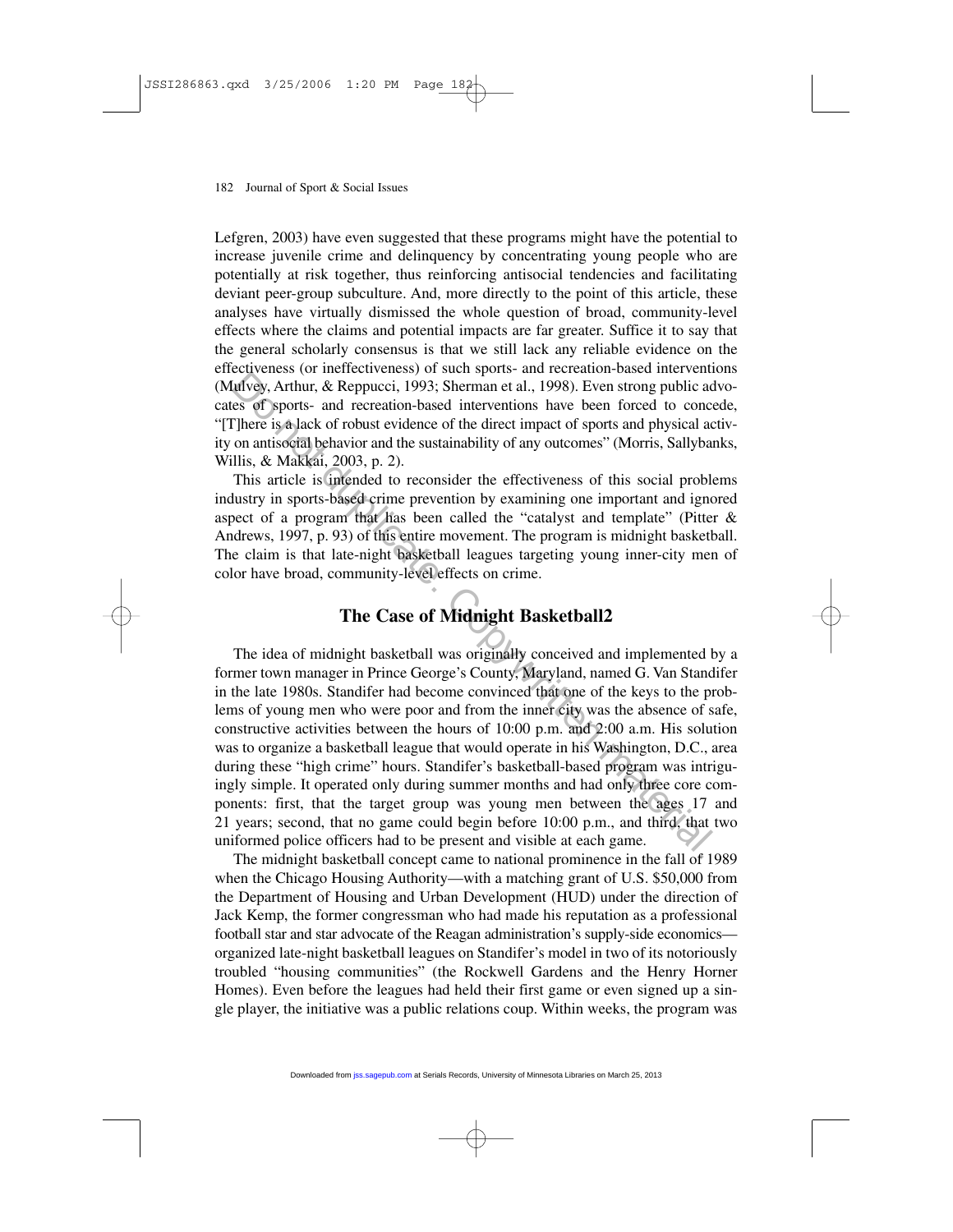featured on ABC's *Good Morning America*, one of NBC television's National Basketball Association (NBA) national broadcasts, and in dozens of newspapers and magazines across the country. Buoyed by the success of the Chicago project, midnight basketball went national. An official organization was created and incorporated and began sanctioning affiliate chapters. Dozens signed up all across the country, and countless more copycat programs were created or remodeled. So impressive was the effort and so positive the publicity that start-up grants for late-night basketball leagues were included in Section 520 of the Cranston-Gonzalez National Affordable Housing Act passed in the final years of the George H. Bush presidential administration, and in the spring of 1991 the president proclaimed the National Association of Midnight Basketball, Inc., and its founders one of his official "thousand points of light" (Wilbon, 1991).

Key to the acclaim that midnight basketball programs initially enjoyed were the extraordinary impacts that operators claimed these programs had on crime rates in the metropolitan areas where they were adopted. In championing his basketballbased initiative, Standifer, for example, took credit for a 30% drop in crime in Glenarden, Maryland, in the first 3 years of the program (a figure doubled by the president in the national ceremony honoring Standifer and his prototype program). Other programs quickly followed suit, often with support from local law enforcement and scholars. Farrell, Johnson, Sapp, Pumphrey, and Freeman (1996), for example, claimed that the Milwaukee-area basketball program they studied produced a 30% reduction in crime, and McCann and Peters (1996) claimed that a Phoenix project resulted in 10.4% fewer juvenile arrests and a 50% reduction in juvenile incidents reported to the police.3 given we mentated in scenarios of a control of the comparison control of the Copy matter. The comparison of the Grong H. Bush presidential admit tion and in the spring of 1991 the president proclaimed the National Associal

It was not long before these figures came under heavy scrutiny from scholars and policy makers. Policy analysts realized right away that these claims were far from scientific, lacking even the most basic comparisons or controls. Experts also knew that all categories of crime were then dropping sharply in all regions of the country (Blumstein & Wallman, 2000; Levitt, 2004); thus, it began to appear likely that these purported claims were classic spurious correlations. Furthermore, as politicians, policy makers, and the public learned more about the actual design and operation of these programs, many came to develop very reasonable doubts about the claims that having just a few hundred young men who were at risk (out of tens of thousands) play basketball several nights a week for a few months a year could produce these kinds of effects. The original Maryland program, for example, had only 60 participants during its 1st year of operation and involved only 84 in 1988, the year in which it was "discovered" by the national media. The widely touted Chicago leagues were designed to serve a total of 160 participants—which may be impressive as a basketball league but pales in comparison to the estimated 6,600 young adults who were at risk residing in the two targeted public housing projects, much less to the 85,000 who lived in public housing across the city and the thousands more who did not. These criticisms of midnight basketball came together in the context of the 1994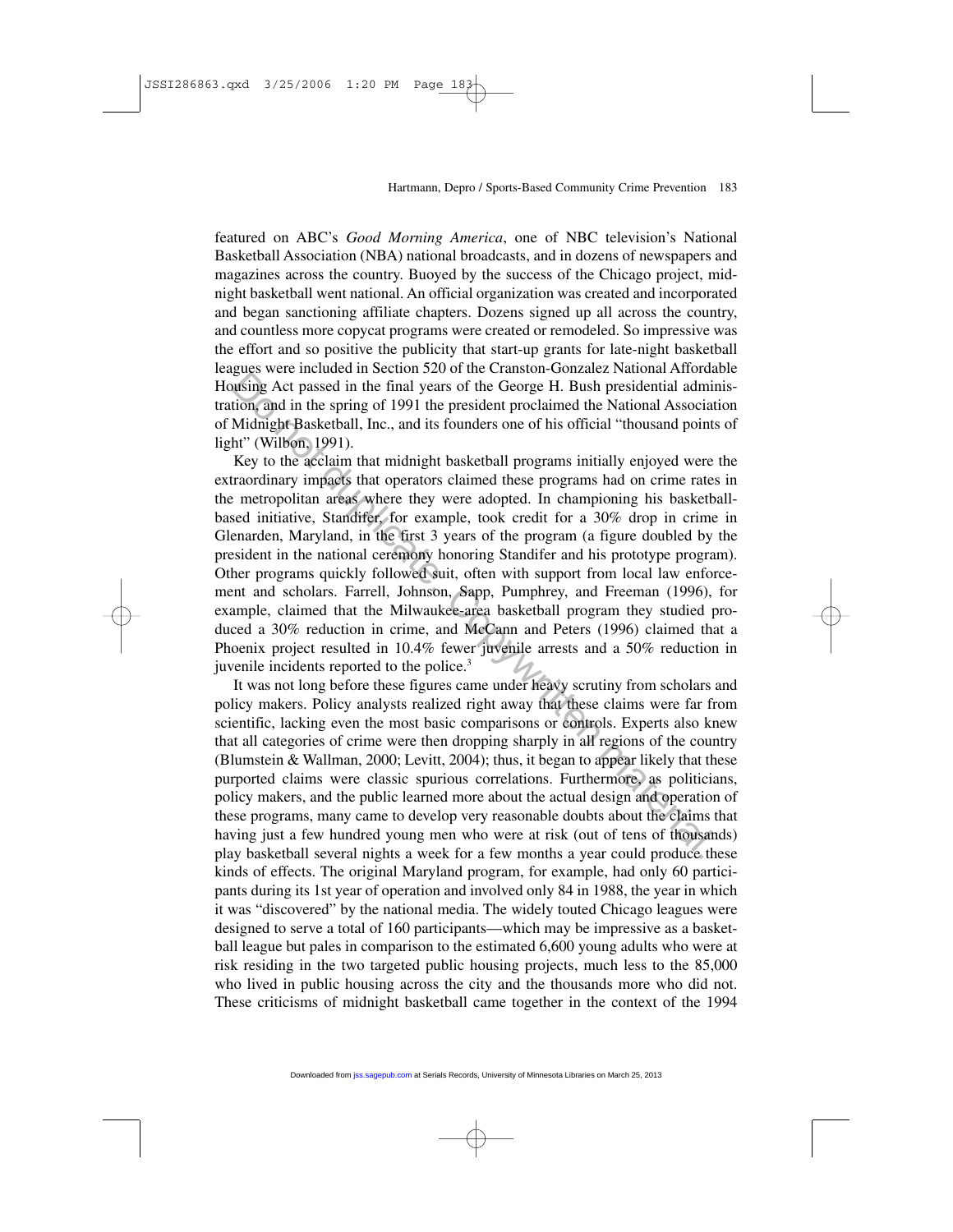crime bill debates where conservative critics lambasted these programs, which had been picked up by the Clinton administration, as symbolic of the shortcomings of liberal approaches to crime prevention (Wheelock & Hartmann, forthcoming).

Midnight basketball did not disappear, however. Since the attacks of 1994, program administrators and officials still committed to this initiative have worked hard to reconceptualize and redesign midnight basketball programming, focusing on building in and bulking up outreach and intervention elements such as life skills training and conflict resolution, drug prevention, educational counseling, and job training. These reforms have been consistent with recent theoretical work in the area that sees sports as a device for recruiting and retaining youth and young men who are at risk (a "hook" as it were) where genuine effectiveness focuses on individual program participants, relies on nonsports elements, and requires intensive collaboration and engagement with a range of preventative measures (Baldwin, 2000; Coakley, 2002; Correira, 1997; Hartmann, 2003; Hartmann & Wheelock, 2002; Witt & Crompton, 1997).

The jury is largely still out on the effectiveness of these program-level innovations and reformulations. What has disappeared in all of this, as far as we can determine, is the claim that Standifer and President Bush initially put forward (and that continues to make sports-based crime prevention policies appealing): namely, that sports-based crime prevention programs like midnight basketball could have community-level effects on crime and delinquency. Is it possible that G. Van Standifer and George Bush were onto something? Do midnight basketball programs have broad community-level effects?

Using some fairly basic quantitative measures and statistical techniques, we take an important first step toward answering these questions. Our analysis suggests that the claim that midnight basketball can have broad, community-level effects cannot be brushed aside easily. Moreover, some of the findings point to mechanisms that might help account for these effects. In view of these conclusions, it is worth noting that we were not initially inclined to answer questions about the community-level effects of midnight basketball (or any other sports-based programs) affirmatively. In fact, we initiated this project largely because we believed a quantitative test of these claims about broad community-level effects—which had made midnight basketball and the movement it spawned so politically appealing—would reveal their inadequacy and thus refocus future theoretical development, program design, and funding support on the more conventional, individualist outreach and intervention dimensions outlined above. As is so often the case, however, the empirical world proved resistant and obligated us to reexamine some of the core assumptions of scholarly theory and research on the role of sports-based programs in prevention and social intervention. It is an exercise we believe is not only of scholarly and theoretical significance but could give rise to a whole new way of approaching program implementation and evaluation for this broad class of sports- and recreation-based risk reduction initiatives. mate community are test than the prevention, the prevention and the momentum of the set arisk ( $\mathbf{a}_i$  "hole" as it were) where genuine effectiveness focuses on individually and  $\mathbf{a}_i$  "hole" as it were) where genuin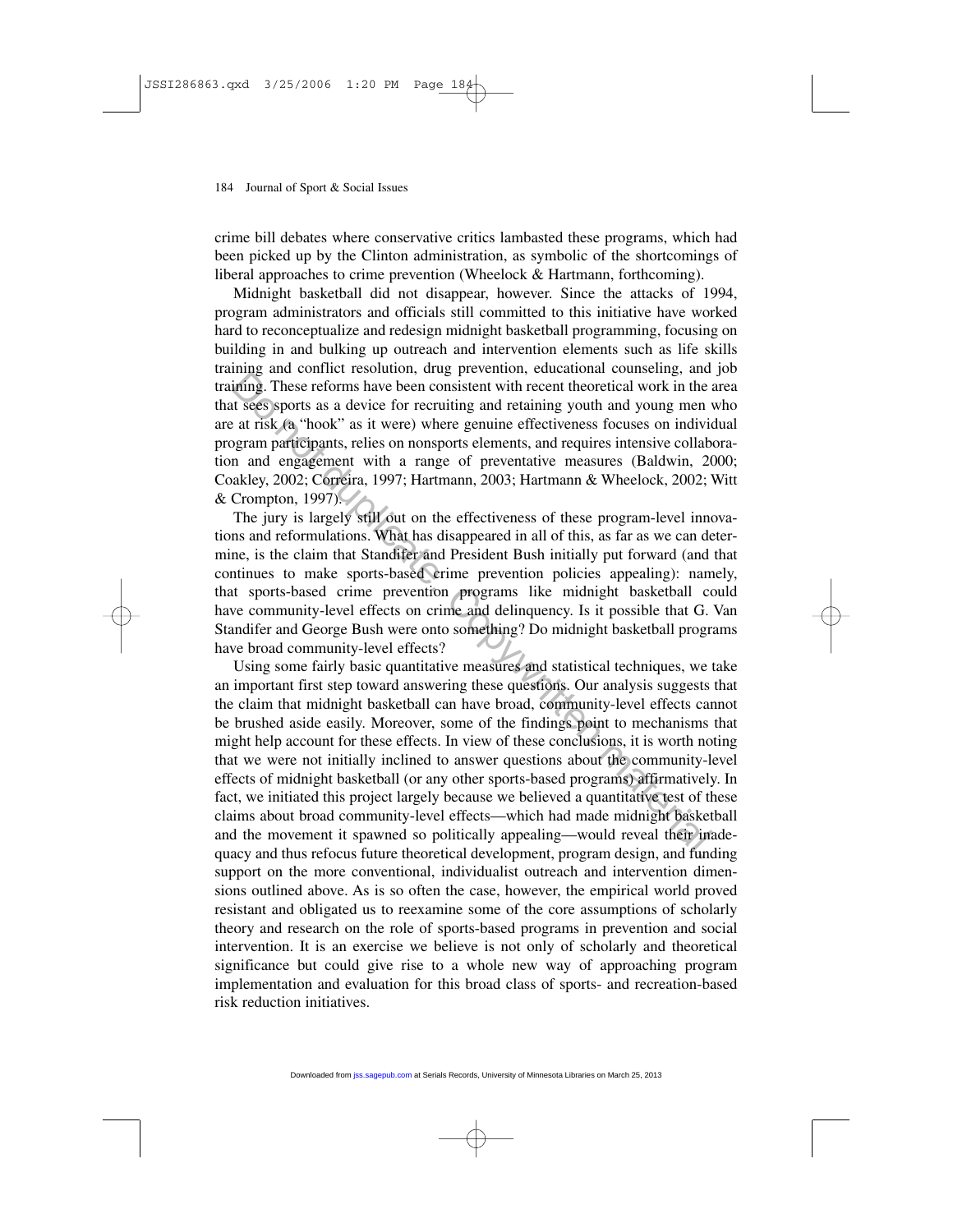#### **Data and Method**

The current study uses annual crime data from 1985 to 2001 compiled by the U.S. Department of Justice from the FBI's Uniform Crime Reports (U.S. Department of Justice, Bureau of Justice Statistics, 2003). *Crime rates* are defined as the number of offenses reported to law enforcement per 100,000 people. We used two common categories of offenses, violent offenses and property offenses, and restricted the data set to cities with populations of more than 100,000. We also supplemented the data set with city-level demographic data collected from the U.S. Census Bureau's 1994 City and County data book provided by the University of Virginia's Geospatial and Statistical Data Center (U.S. Department of Commerce, 1994).

Our initial research strategy was simple and straightforward. We planned to identify cities that had midnight basketball programs and then compare changes in crime rates for those cities (our treatment set) against those for cities that did not have such programs in place (all other American metropolitan areas). Although many cities today boast some kind of basketball-based outreach and intervention programming, we wanted to focus exclusively and specifically on cities that were "early adopters" of Standifer's official midnight basketball model. We also decided to focus our analysis on the crucial 3-year period between 1990 and 1994 when the midnight basketball initiative first came into being and before bipartisan support for it collapsed and radically transformed the entire enterprise.

Identifying cities that had midnight basketball leagues (necessary for constructing our independent variable or treatment group) turned out to be more difficult than we had initially anticipated. Various secondary and archival sources suggest that by the 1990–1991 season, when Standifer took the program national, Standifer's Midnight Basketball League (MBL), Incorporated, had certified programs in some 38 to 40 cities nationwide. Unfortunately, because of poor record keeping and infighting in the midnight basketball organization that followed Standifer's untimely death in 1992, it is impossible to verify when each of these cities formally affiliated with the national chapter. Eventually, we located an undated list of 40 cities that current program officers believe was compiled sometime early in the decade, so we took this as our reference point. After eliminating programs in cities with fewer than 100,000 people and cities without crime data, we derived a list of some 29 cities that were early adopters of officially sanctioned and affiliated midnight basketball leagues (see Table 1).<sup>4</sup> This was, in other words, our treatment group. cuse wan populations of more uain 100,000. We also suppenfined une of the attact with city-level demographic data collected from the U.S. Census Bureau's 1 y and County data book provided by the University of Virginia's Ge

When these cities were identified, we plotted their average violent and property crime rates across the period from 1985 to 2001 and set it against the rates for cities without midnight basketball (all other American cities with populations of more than 100,000; see Figures 1 and 2).

These plots showed that cities with midnight basketball programs had consistently higher rates of property and violent crime for the period 1985 to 2001 as compared with cities without the programs (an interesting finding in itself), and that the crime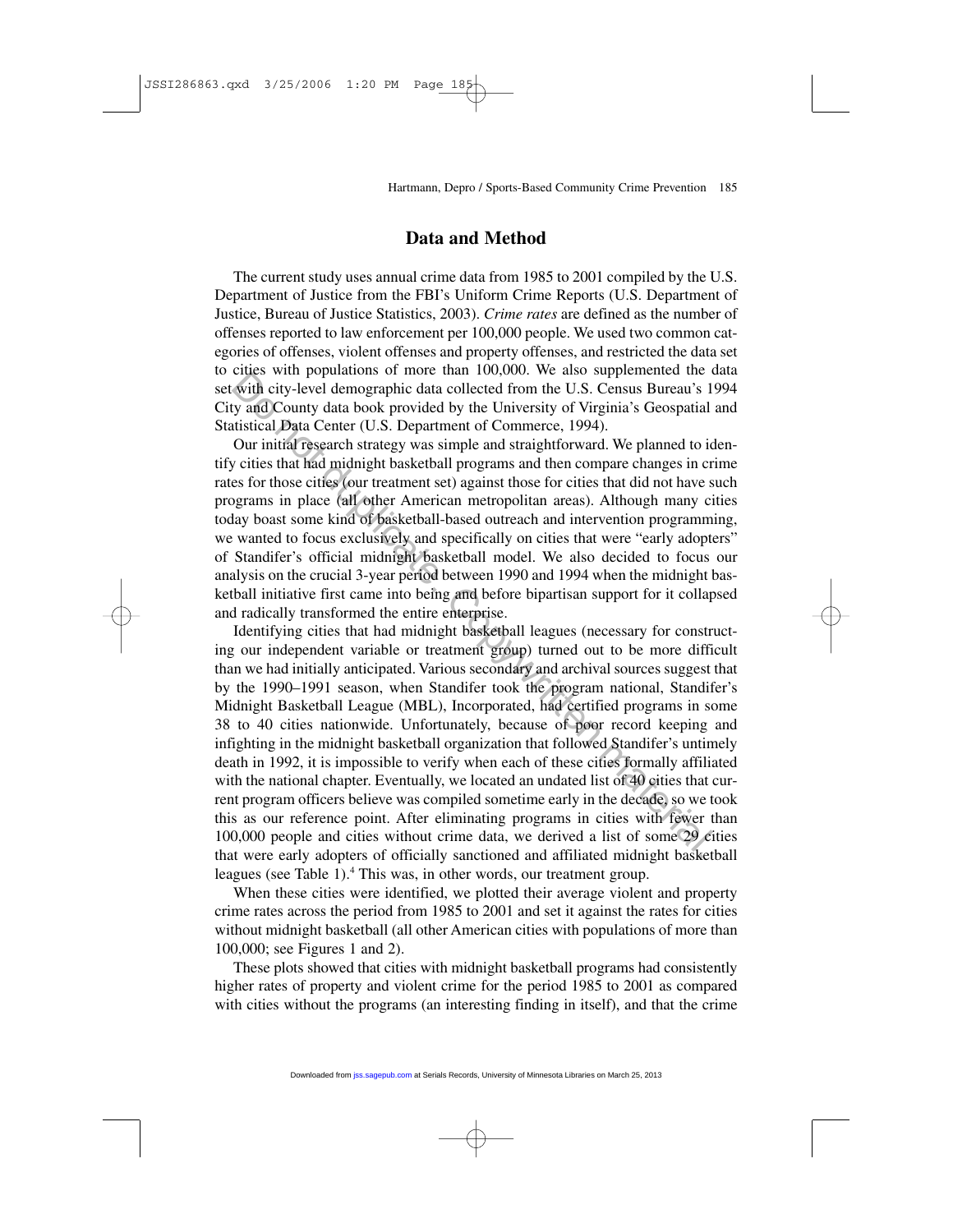|                                | <b>State</b>    |
|--------------------------------|-----------------|
| Long Beach                     | <b>CA</b>       |
| Oakland                        | CA              |
| San Diego                      | CA              |
| San Francisco                  | CA              |
| San Jose                       | CA              |
| Bridgeport                     | <b>CT</b>       |
| Miami                          | FL              |
| Orlando                        | FL <sup>a</sup> |
| Tampa                          | FL              |
| Atlanta                        | GA              |
| Chicago                        | Π.              |
| Indianapolis                   | IN              |
| New Orleans                    | LA.             |
| Detroit                        | MI              |
| St. Louis                      | <b>MO</b>       |
| Durham                         | NC              |
| Jersey City                    | N <sub>J</sub>  |
| Paterson                       | NJ              |
| Albany                         | NY              |
| New York City                  | NY              |
| Cleveland                      | OH              |
| Columbus                       | OH              |
| Dayton                         | OH              |
| Columbia                       | <b>SC</b>       |
| Austin                         | <b>TX</b>       |
| Dallas                         | <b>TX</b>       |
| Houston                        | TX              |
| Iicate Copyritt<br>San Antonio | TX              |
| Richmond                       | VА              |

**Table 1 Early Adopters of Official Midnight Basketball Leagues**

rates for both groups of cities and for both categories of crime peaked around 1989 and began to decline steadily thereafter. Preliminary visual inspection also suggested that the crime rates in cities that adopted midnight basketball appeared to decline somewhat faster than in cities without the programs (i.e., the gap between the two groups of cities appears to narrow over the crucial 3-year period). Our primary analytic tasks, then, were threefold: (a) to determine if these rate changes were greater in cities with midnight basketball than for those without it; (b) if so, to assess the magnitude of this effect; and (c) to test whether any effects held after introducing controls for other factors often thought to be associated with urban crime rates.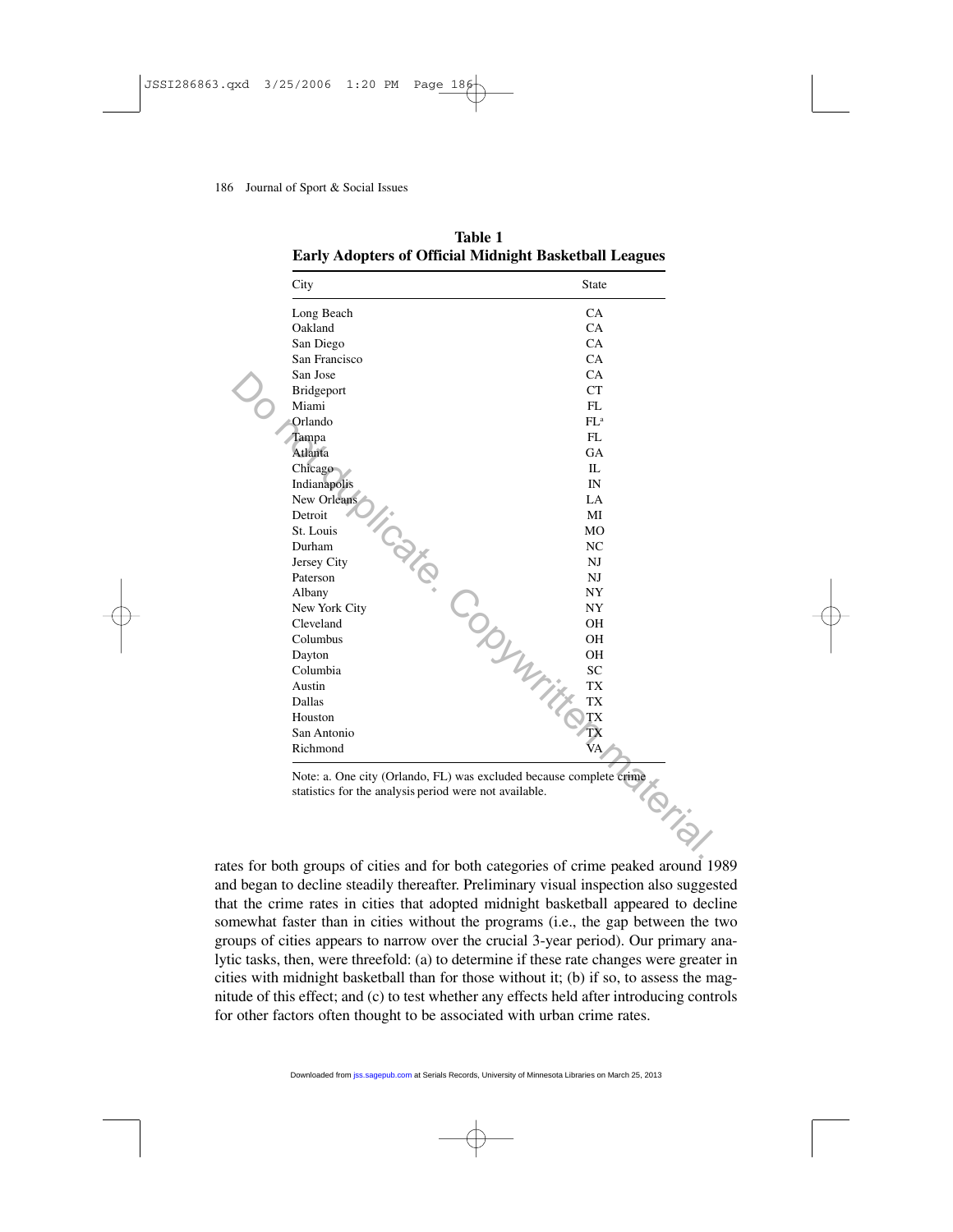

**Figure 1 Violent Crime Rates for U.S. Cities With Population Greater Than 100,000: 1985 to 2001**

The analysis we report here thus consists of a three-step process replicated for violent and property crime rates. First, we calculated the change in average crime rates for both sets of cities between 1990–1991 and 1993–1994 and then used a distribution-free rank sum test (the Wilcoxon test; Hollander & Wolfe, 1999) to determine whether one group of cities tends to have smaller or larger observations of change in crime rates than the other.<sup>5</sup> To compute the Wilcoxon rank sum statistic, we ordered all city crime-rate changes from least to greatest. Next, we summed the ranks assigned to the cities with midnight basketball programs; this is the test statistic for the procedure. When a difference in location exists, the sum of midnight basketball city ranks will be small or large compared to the expected value of the sum of ranks under the null hypothesis of no differences in location.

The second step was to quantify the size of the differences revealed in the first test and the associated confidence intervals for these estimates. Here we computed all pairwise differences of crime rates between cities and ordered these differences. The estimator associated with the Wilcoxon rank sum statistic is the median value of these ordered pairwise differences. The associated symmetric two-sided confidence intervals can also be found using these pairwise differences and procedures described by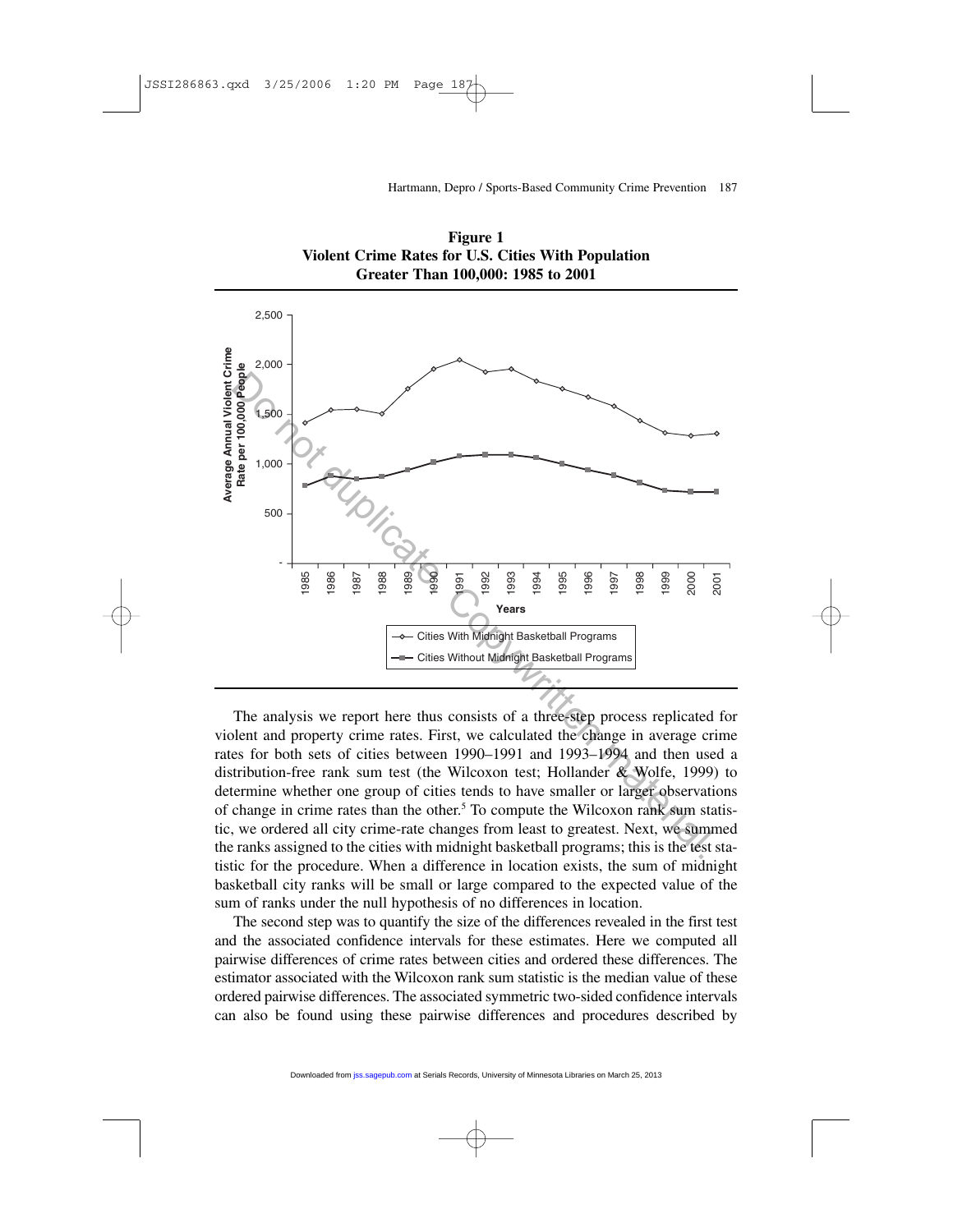

**Figure 2 Property Crime Rates for U.S. Cities With Population Greater Than 100,000: 1985 to 2001**

Hollander and Wolfe (1999). This estimator has the advantage of being less sensitive to gross errors than its normal theory counterpart, the differences between the sample averages.

Third and finally, we use an ordinary least squares model that regresses the computed change in crime rates across the 4-year period 1990–1991 and 1993–1994 on a dummy variable for midnight basketball and a set of demographic characteristics of cities  $(X_i)$  associated with crime rates:

 $\Delta$ ln(crimerate<sub>i</sub>) =  $\beta_0 + \beta_1$  MidnightBasketball +  $\delta_i$  ln X<sub>i</sub> + e<sub>i</sub>.

The list of demographic variables is compiled from the U.S. Census Bureau's 1994 City and County data book mentioned above and includes the percentage of the population that is age 18 to 24 years, the percentage that is African American, the ratio of men to women, level of police expenditures per capita, the unemployment rate, and a measure capturing the extent of occupied housing that is owned or rented. We provide central tendency and variability data for candidate demographic vari-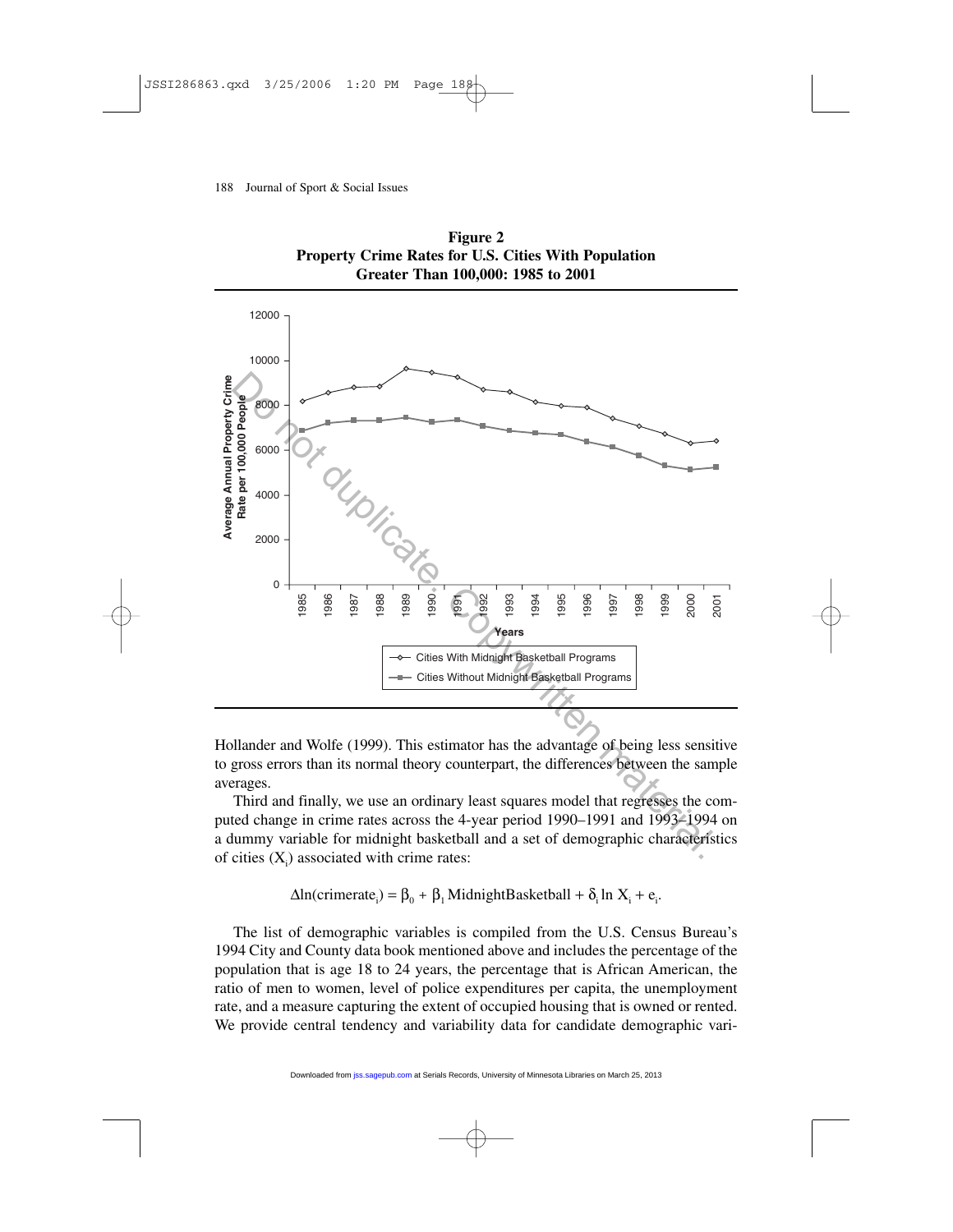| Variable                                        | <b>Violent Crime Rates</b> | Property Crime Rates |
|-------------------------------------------------|----------------------------|----------------------|
| Cities without midnight basketball programs (#) | 171                        | 171                  |
| Cities with midnight basketball programs (#)    | 28                         | 28                   |
| Wilcoxon rank sum test statistic (sum of the    | 2.076                      | 2.142                |
| ranks for midnight basketball cities)           |                            |                      |
| Expected value of sum of ranks under the        | 2.800                      | 2.800                |
| null hypothesis of no differences in location   |                            |                      |
| Standardized test statistic                     | $-2.56$                    | $-2.33$              |
| $p$ value <sup><math>a</math></sup>             | < .01                      | < .01                |

**Table 2 Wilcoxon Rank Sum Test Procedure Results**

Note: a. The *p* value represents the smallest statistical significance level that the null hypothesis (no difference in change in crime rates) can be rejected. Hollander and Wolfe (1999) provide details on this procedure.

ables in the appendix. Although the data is not optimal, we believe the general approach provides us with a preliminary analysis and findings that allow us to assess whether additional future research is warranted.

# **Findings**

The Wilcoxon rank sum tests reported in Table 2 show that we can reject the hypothesis of no differences in the changes of violent crime rates and property crime rates between the two groups at the .05 significance level (see Table 2). This test suggests differences in the change in crime rates between cities with and without midnight basketball are unlikely to have occurred as a random event. In other words, cities that adopted midnight basketball programs experienced greater declines in crime rates than those cities that lacked midnight basketball leagues. This result holds for violent crime rates and property crime rates. sected value of sum of ranks under the two sects of the production of summaterial.<br>
The production of the content of the content of the copy of the copy of the copy of the copy of the copy of the copy of the copy of the p

However, what is the magnitude of these effects? How significant are the differences in crime rate change between the two sets of cities? To estimate these values, we used the procedures described above and found in Hollander and Wolfe (1999). For violent crime rates, midnight basketball cities saw a drop of approximately 90 offenses per 100,000 compared to nonmidnight basketball counterparts. The 95% confidence interval for this estimate ranges between 70 and 270 violent crimes per 100,000 people. For property crime rates, midnight basketball cities saw a drop of 390 more offenses per 100,000 in midnight basketball cities, a result that allows us to estimate the 95% confidence interval at somewhere between 300 and 990 property offenses per 100,000 people.

Although these tests suggest an association between midnight basketball implementation and decreasing rates of crime, we wanted to explore how other factors may influence crime rate changes. To do this, we used the linear regression approach described above and discuss the results below.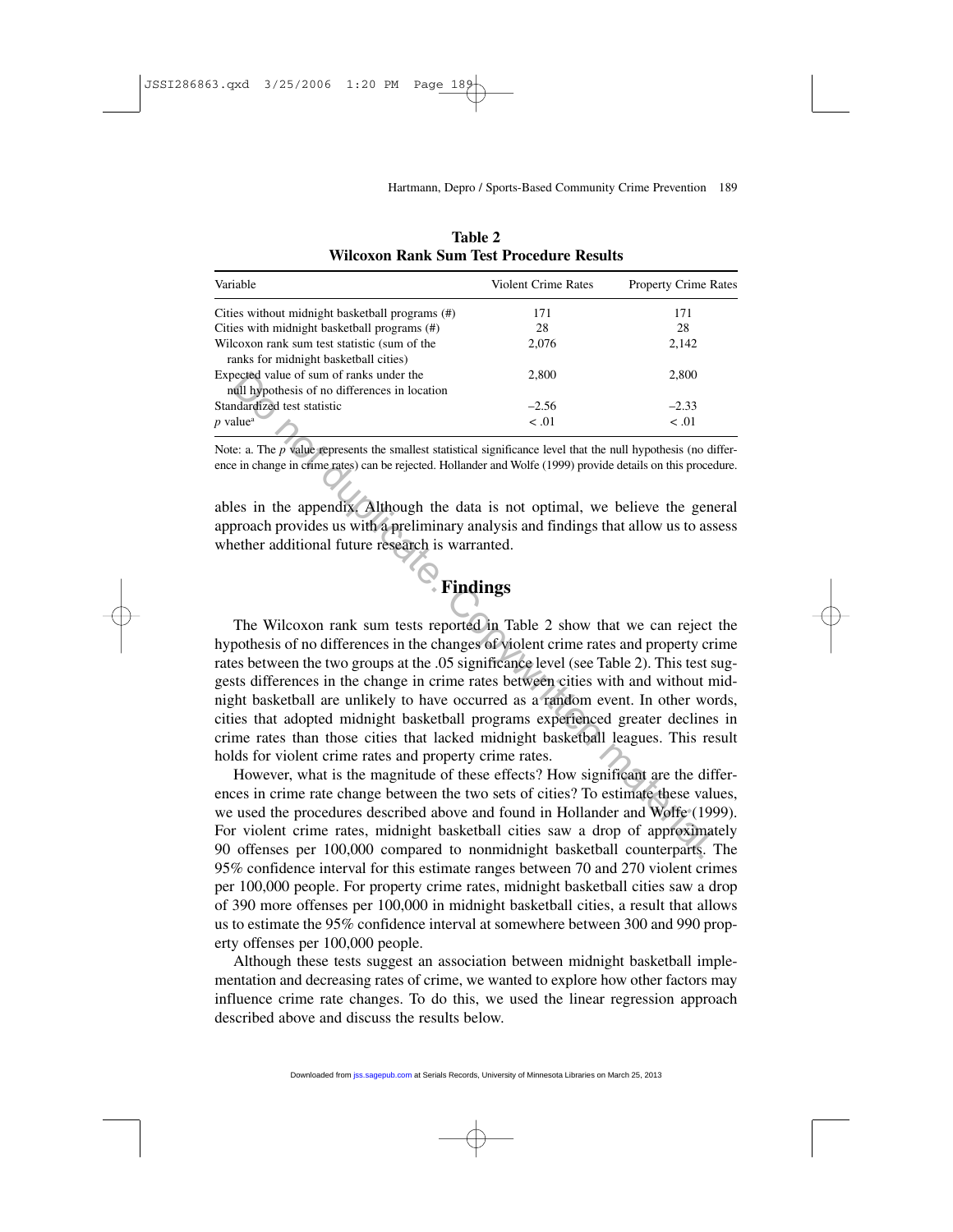|                                 | Violent Crime      | Property Crime<br>Coefficient $(SE)$ |  |
|---------------------------------|--------------------|--------------------------------------|--|
| <b>Independent Variable</b>     | Coefficient $(SE)$ |                                      |  |
| Midnight basketball program     | $-.03(.043)$       | $-.05*$ (.027)                       |  |
| Percentage youth                | $-.03(.075)$       | $-.08*(.047)$                        |  |
| Gender ratio                    | $-.21(.261)$       | $-.41*$ (.164)                       |  |
| Percentage Black                | $.01 \; (.013)$    | .01(.008)                            |  |
| Police expenditures per person  | .04(.048)          | $.06*(.03)$                          |  |
| Unemployment rate               | $-.05(.043)$       | $-.06*(.027)$                        |  |
| Share of housing owner occupied | .04(.091)          | .06(.057)                            |  |
| Constant                        | .99(1.217)         | 1.2(0.764)                           |  |
| Adjusted $R^2$                  | .013               | .087                                 |  |
| Number of observations          | 198                | 198                                  |  |
| *Significant at the .10 level.  |                    |                                      |  |

| Table 3                                         |
|-------------------------------------------------|
| <b>Multiple Regression Models for Change in</b> |
| Crime Rates Between 1990–1991 and 1993–1994     |

The regression results for the changes in violent crime rates (see Table 3, column 1) cast doubt about our initial finding regarding the association between midnight basketball programs and changes in violent crime rates. The standard errors for all coefficients in the model are large, so we cannot reject a null hypothesis that the coefficients in the model are 0 and have no practical significance. The regression explains little of the variation in these rates (e.g., adjusted  $R^2$ s were approximately 0); that is, it performs poorly as an explanatory model for changes in violent crime rates. These results seem to reinforce the notion that these programs are unlikely to significantly influence violent crime behavior or if they do, the influences are likely to be subtle and difficult to identify with this empirical method. coptage youth<br>  $-0.3$  (1075)<br>
often prioride profit and the correlation<br>
correlation of the results of the copy and the special of the special of<br>
consisting of the copyrigment and the copyrigment and the copyrigment and<br>

The regression results for property crime rates (Table 3, column 2) were far more interesting. In contrast to the results for violent crime rates, the implementation of midnight basketball programs appears to be associated with significant reductions in property crime rates in cities that adopted such programs—this, even after controlling for initial differences in demographic variables. First, the midnight basketball coefficient from the regression can be interpreted as the percentage difference in the predicted change in crime for cities with the program  $(100*(\exp(-0.05))$ -1 = 5%). Therefore, a city's drop in crime rate is 5% higher in cities with midnight basketball programs as compared to those without. We can also reject a null hypothesis that the coefficient for the midnight basketball dummy variable is 0 or very small at the .10 significance level. The coefficients for other explanatory variables are the estimated elasticities of the change in crime rates with respect to the variable. For example, the coefficient on percentage of youth implies that a 10% increase in the share of youth population in the initial conditions leads to .8% decline in the crime rate.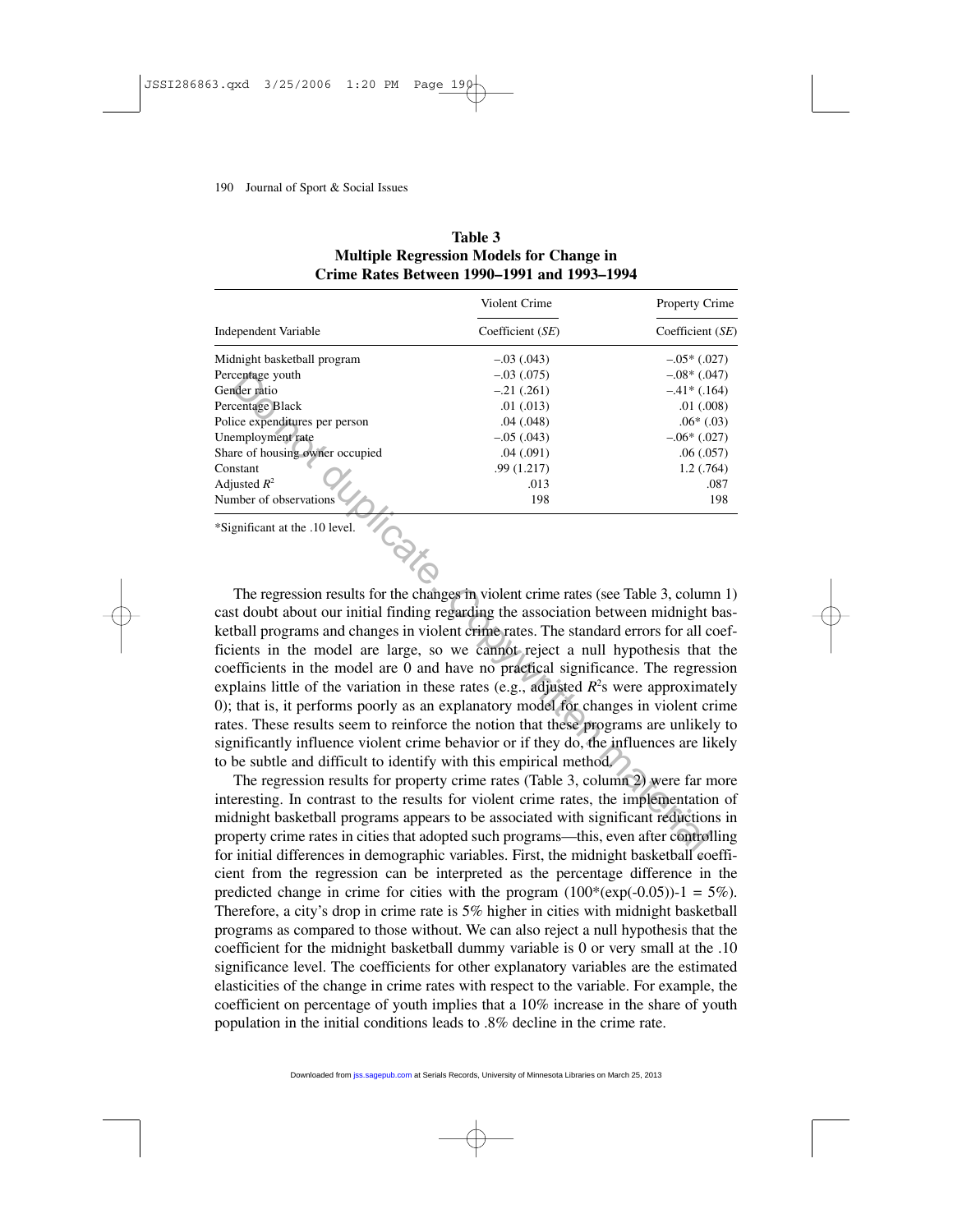#### **Discussion**

With the baseline data and analytic techniques employed here, we need to be careful not to overstate causal claims about the impacts of midnight basketball on community crime rates. The problems of spuriousness and simultaneity are of particular concern. On the latter front, for example, cities might adopt midnight basketball because of higher crime rates and midnight basketball programs might influence crime rates. As a result, the adoption of these programs and their impact on crime rates would be in some sense jointly determined.<sup>6</sup> Unfortunately, we lack the data and measures to conduct definitive tests of these possibilities at this time. Nevertheless, we believe that the findings presented in this article are compelling and make a case that something significant with respect to crime prevention is associated with the implementation of midnight basketball programs.

Several possible explanatory mechanisms could account for this result. Let us first be clear that we do not believe that these effects can be attributed to individuallevel mechanisms that are the emphasis of the theoretical literature on sports-based social interventions. Even adding in the possibility of "spillover" effects (where the interventionist techniques used on youth in the program are also conveyed through informal channels to friends and acquaintances who are similarly at risk but not in the program themselves) simply cannot account for the nature and magnitude of the findings presented here. Midnight basketball programs in the early 1990s were simply too limited in size, scope, and population served to account for these kinds of effects.

Two other sets of explanations are far more likely in our view. Both are indirect. One has to do with the packaging or bundling of crime prevention initiatives—more specifically, the likelihood that midnight basketball programs were not the only crime prevention initiatives undertaken in these communities but rather part of a whole package of risk-reduction and crime prevention programs of which midnight basketball was one high-profile component. In this case, the effects we observe are not the result of midnight basketball alone but rather of a whole package of crime prevention programs initiated in these communities. Cities that adopted midnight basketball programs tend to have distinct demographic and city-level spending profiles. As shown in the appendix, early adopter cities tended to be Blacker, have high police expenditures per capita, and have populations with low home ownership. These characteristics are not surprising considering that midnight basketball programs were conceived as crime prevention tools targeted at young urban men of color, were frequently adopted in cities that were examining low-cost alternatives to policing, and were championed as ways to increase social capital stocks in cities with indicators suggesting communities were less connected because of expected mobility (i.e., low shares of homeownership). Here, however, it is important to recognize that we need additional study and analysis of these treatment cities to determine more precisely whether these effects are the result of public policy reforms and innovations or more fundamental demographic shifts. In any case, this explanation metaries. As a result, the adoptom of these programs and ultern migract on the model programs and the model of the model of the product est of these possibilities at this time. Neverthel believe that the findings presente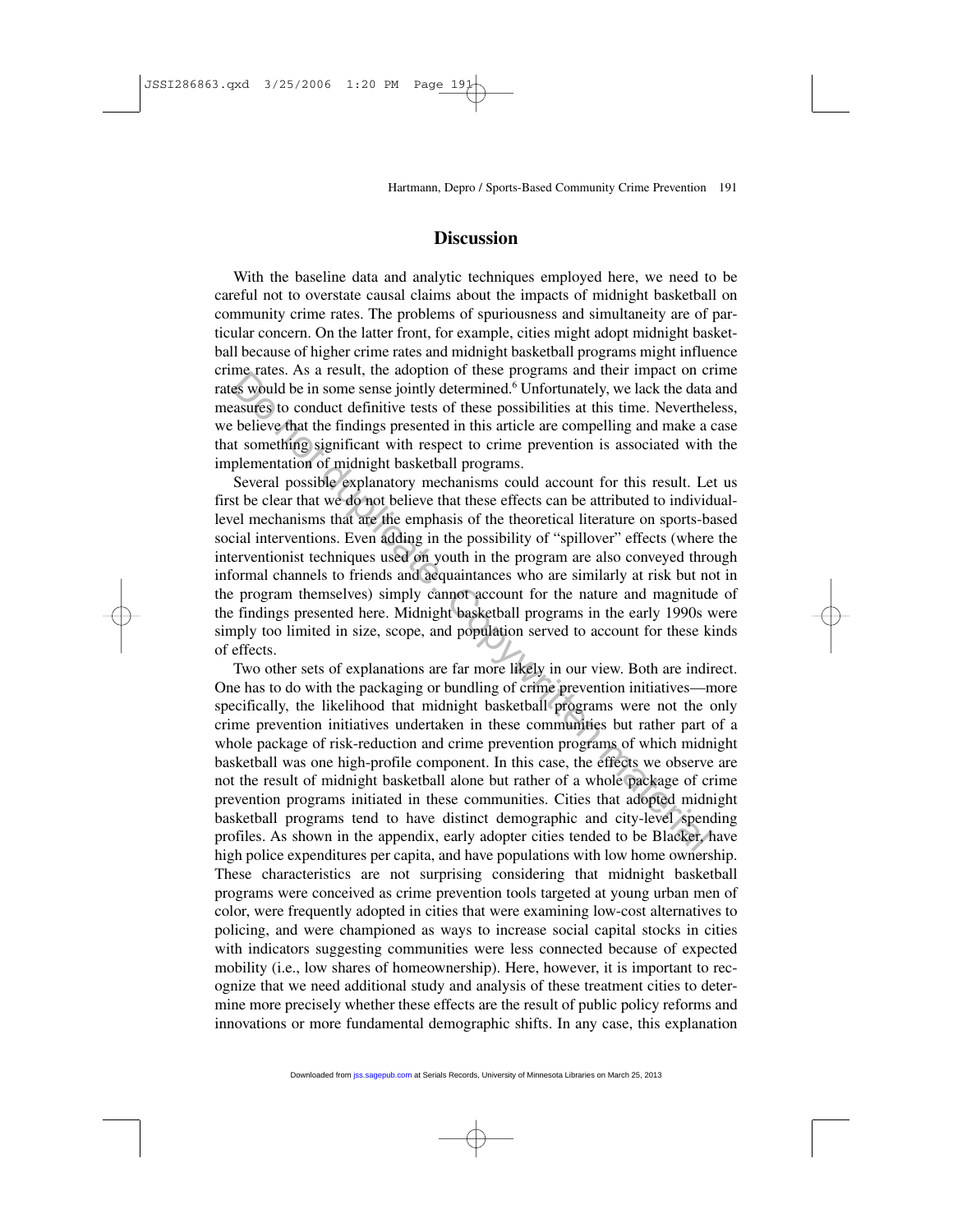minimizes the direct effect to be certain but raises very interesting questions about the configuration of such prevention policy packages in general and the role sportsbased initiatives in particular might play in such a policy climate.

A second explanation for these results involves media and communication mechanisms—what might be called, extending from Johnson and Bowers (2003), *publicity effects*. The idea here is that the public attention devoted to high-profile prevention programs like midnight basketball may have had its own independent impact on community crime rates. This could happen in one of two ways. On the deterrence side, public attention to midnight basketball programs might send a message to potential criminals of a new emphasis on crime prevention and the extent to which law enforcement and other public officials are willing to go in the fight against crime, thus creating a rational deterrent for would-be criminals. On the other hand, the creation of popular, high-profile programs like midnight basketball might send a more positive, proactive message to community members, one that puts a new emphasis on community outreach and builds trust, commitment, and solidarity.

The former is, of course, the more typical in the field of criminology and is frequently the subject of highly publicized debate (see, e.g., the case of conceal-andcarry gun laws; Donohue, 2003; Kovandzic & Marvell, 2003; Lott, 2000; Lott & Mustard, 1997). That said, we believe that the latter, less-developed account is the one more likely to be occurring with popular, voluntarist initiatives like midnight basketball. Community members would be less likely to commit crimes in the context of midnight basketball not for fear of being caught but because they want to participate in these programs, want them in their communities, and feel more directly connected to those around them and more positively served by law enforcement and social services because of them. The contrasting patterns we see for property crimes and violent crimes seem consistent with this explanation in the sense that midnight basketball may serve to help generate a wide and diffuse sense of community solidarity and trust that serves as a buffer against the individualistic and antisocial sentiments and behaviors that otherwise contribute to crimes against property and the community at large. paral on continuality come tracks. This count in particular to the ways. On control is a perfection to midnight basketball programs might send a re-<br>terichec side, public attention to midnight basketball programs might sen

#### **Conclusion**

It is important to stress that the explanatory mechanisms we have just sketched are more theoretical than concrete, interpretively derived from social theory and existing literature in this area. The primary contribution of this article is empirical and cuts against a great deal of public and scholarly skepticism: namely, that midnight basketball is somehow associated with decreased city-level property crime rates. Obviously, a good deal more research must be conducted before we would want to argue that this relationship is stable and causal. Additional data and measures, along with more-sophisticated techniques employing fixed effects-estimators for cities, could potentially provide a more robust test of the effects of midnight basketball programs (see, e.g., Marvell & Moody, 1994). Nevertheless, we believe that these preliminary findings are strong enough to warrant subsequent data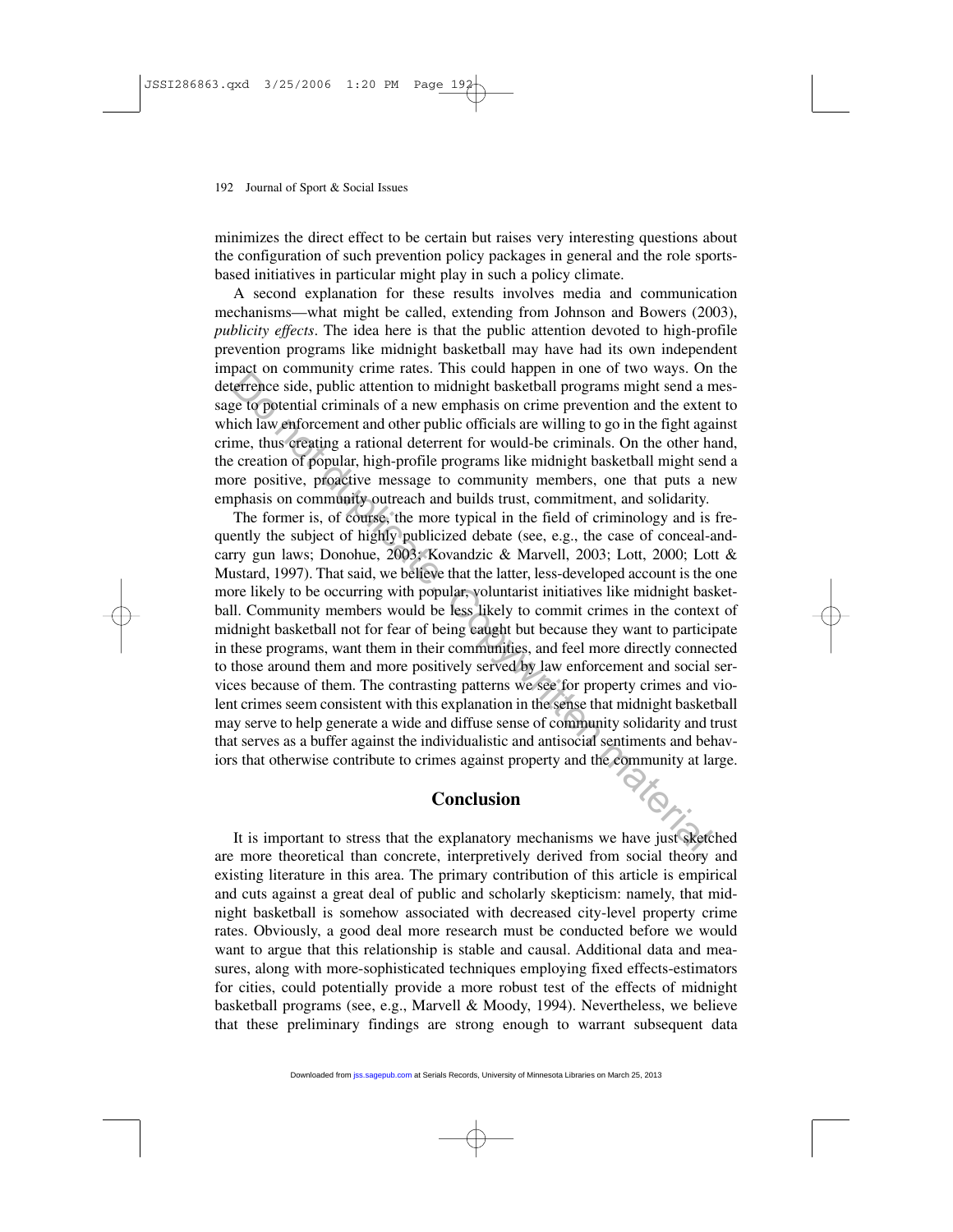collection and analyses—not a proposition we would have been willing to endorse prior to undertaking the current study.

This research is important not only because of the intrigue surrounding midnight basketball but also because midnight basketball is an example of a whole class of sports- and recreation-based crime prevention programs that have been developed during the last couple of decades. These programs are not only popular and widespread but are also likely to receive renewed public and public policy attention in the coming months and years with the attention Republicans are currently devoting to after-schoolbased initiatives. The current study suggests that perhaps we should not be so quick to dismiss community-level effects of sports-based crime prevention programs such as midnight basketball that might appear, on the face of it, to be rather limited in scope and design. Moreover, our finding on property crime suggests that analysts would do well to focus on the intangible, indirect ways in which these results may be achieved. More specifically, these programs need to be implemented in combination with other risk-reduction initiatives and be attentive to the intangible, community-building effects that might come with the positive collective sentiments that they may help to generate and sustain. Certainly in a climate of limited resources requiring innovative, costeffective solutions, these are possibilities that deserve a second look.

| months and yours with the attention respassionalis are carrently devoting to anche sensor<br>based initiatives. The current study suggests that perhaps we should not be so quick to<br>dismiss community-level effects of sports-based crime prevention programs such as<br>midnight basketball that might appear, on the face of it, to be rather limited in scope<br>and design. Moreover, our finding on property crime suggests that analysts would do<br>well to focus on the intangible, indirect ways in which these results may be achieved.<br>More specifically, these programs need to be implemented in combination with other<br>risk-reduction initiatives and be attentive to the intangible, community-building effects<br>that might come with the positive collective sentiments that they may help to generate<br>and sustain. Certainly in a climate of limited resources requiring innovative, cost-<br>effective solutions, these are possibilities that deserve a second look.<br><b>Appendix</b> |                          |                                                          |                                                     |                                                         |  |  |
|---------------------------------------------------------------------------------------------------------------------------------------------------------------------------------------------------------------------------------------------------------------------------------------------------------------------------------------------------------------------------------------------------------------------------------------------------------------------------------------------------------------------------------------------------------------------------------------------------------------------------------------------------------------------------------------------------------------------------------------------------------------------------------------------------------------------------------------------------------------------------------------------------------------------------------------------------------------------------------------------------------------------------|--------------------------|----------------------------------------------------------|-----------------------------------------------------|---------------------------------------------------------|--|--|
|                                                                                                                                                                                                                                                                                                                                                                                                                                                                                                                                                                                                                                                                                                                                                                                                                                                                                                                                                                                                                           |                          |                                                          |                                                     |                                                         |  |  |
|                                                                                                                                                                                                                                                                                                                                                                                                                                                                                                                                                                                                                                                                                                                                                                                                                                                                                                                                                                                                                           |                          |                                                          | M(SD)                                               |                                                         |  |  |
| Variable                                                                                                                                                                                                                                                                                                                                                                                                                                                                                                                                                                                                                                                                                                                                                                                                                                                                                                                                                                                                                  | City and<br>County Data  | <b>INTIN</b>                                             | Cities<br>Adopting<br>Midnight<br><b>Basketball</b> | Cities<br>Not Adopting<br>Midnight<br><b>Basketball</b> |  |  |
| Name                                                                                                                                                                                                                                                                                                                                                                                                                                                                                                                                                                                                                                                                                                                                                                                                                                                                                                                                                                                                                      | <b>Book Code</b>         | Description                                              | $(n = 28)$                                          | $(n = 170)$                                             |  |  |
| Percentage youth                                                                                                                                                                                                                                                                                                                                                                                                                                                                                                                                                                                                                                                                                                                                                                                                                                                                                                                                                                                                          | Item 21 and<br>Item 22   | Percentage of population<br>18-24, 1990                  | 12.9% (3.1)                                         | $12.2\%$ (3.1)                                          |  |  |
| Gender ratio                                                                                                                                                                                                                                                                                                                                                                                                                                                                                                                                                                                                                                                                                                                                                                                                                                                                                                                                                                                                              | Item 30                  | Males per 100<br>females 1990                            | 92.8% (5.7)                                         | 94.4% (5.6)                                             |  |  |
| Percentage<br><b>Black</b> <sup>a</sup>                                                                                                                                                                                                                                                                                                                                                                                                                                                                                                                                                                                                                                                                                                                                                                                                                                                                                                                                                                                   | Item 5 and<br>Item 10    | Population 1990<br>and population,<br><b>Black 1990</b>  | 32.9% (18.3)                                        | 15.9% (16.5)                                            |  |  |
| Police expenditures<br>per person <sup>a</sup>                                                                                                                                                                                                                                                                                                                                                                                                                                                                                                                                                                                                                                                                                                                                                                                                                                                                                                                                                                            | Item 180<br>and Item 184 | City government<br>Expenditures per capita,<br>1990-1991 | \$178(47)                                           | \$130(48)                                               |  |  |
| Unemployment<br>rate                                                                                                                                                                                                                                                                                                                                                                                                                                                                                                                                                                                                                                                                                                                                                                                                                                                                                                                                                                                                      | Item 124                 | Civilian labor force<br>unemployment rate, 1991          | $7.5\%$ (2.3)                                       | $6.6\%$ (2.4)                                           |  |  |
| Share of housing<br>owner occupied <sup>a</sup>                                                                                                                                                                                                                                                                                                                                                                                                                                                                                                                                                                                                                                                                                                                                                                                                                                                                                                                                                                           | Item 103                 | Percentage of housing<br>owner occupied                  | 44.2% (7.9)                                         | 54.8% (9.9)                                             |  |  |

**Appendix City-Level Demographic Summary Statistics by City Group**

Note: a. Test of differences between city groups using the Wilcoxon rank sum procedure is significant at the 0.05 level for these demographic variables.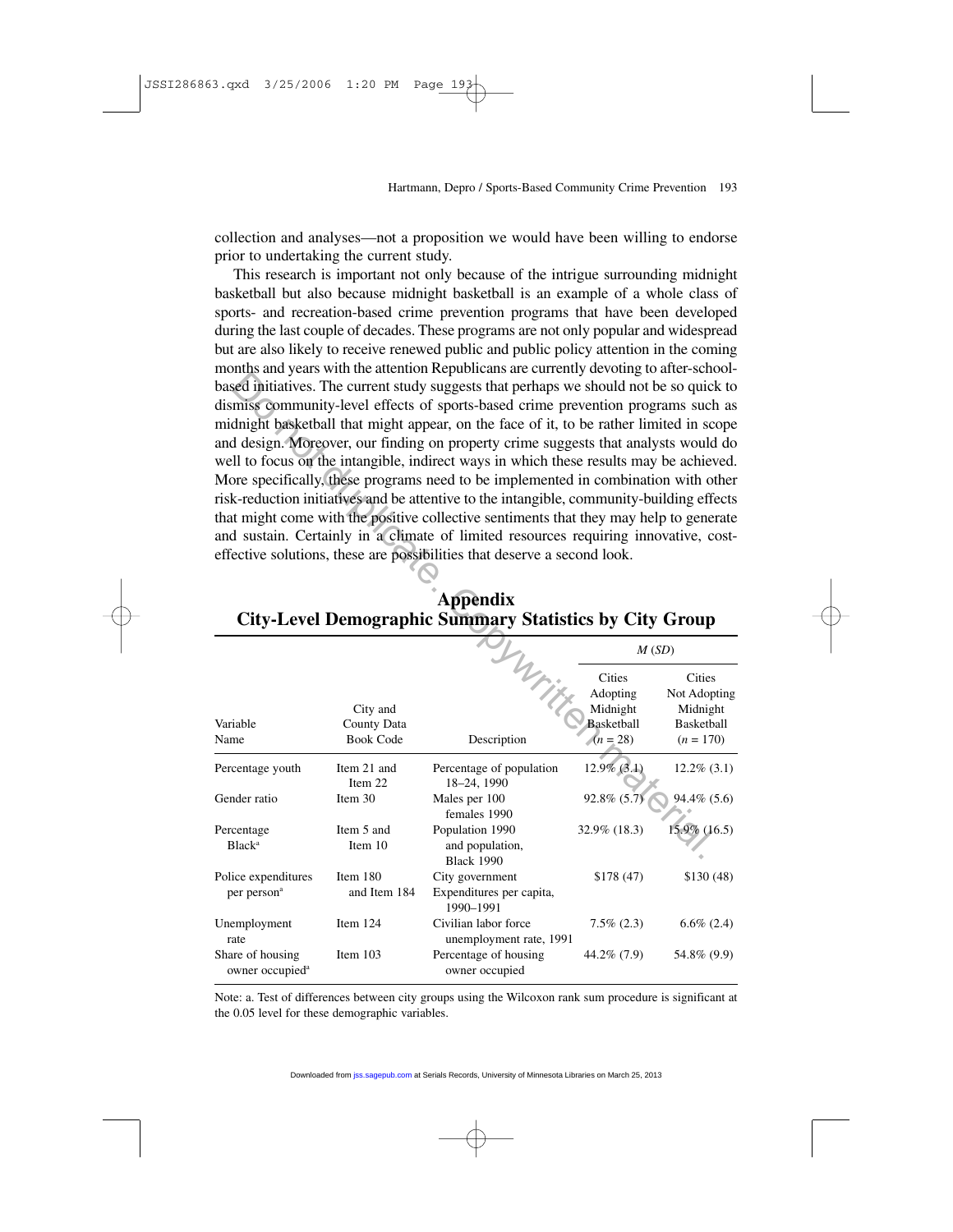194 Journal of Sport & Social Issues

#### **Notes**

1. For papers on the nature and extent of all parks and recreation programming that demonstrate the challenges of documentation here, see Crompton and Kaczynski (2003).

2. This background comes from Hartmann (2001); see also Carter (1998).

3. Such claims, as Witt and Crompton (1997) discussed, were and are common for sports- and recreation-based crime prevention initiatives. The Police Athletic League in Goodwin, Arizona, for example, claimed that juvenile arrests dropped 16.1%, and juveniles were 43.9% less likely to be victims. In Cincinnati, Ohio, a recreation-based program was said to have produced a 31% reduction in crime incidence. Officials in Fort Myers, Florida, attributed a 27% drop in crime to its STARS outreach program, while a Kansas City, Missouri, program claimed a 25% reduction in crime. Fort Worth, Texas, purported to experience a 28% drop within a 1-mile radius of the program site. All of these, as Witt and Crompton pointed out, are lacking in scientific comparisons and/or controls.

4. One city (Orlando, FL) was excluded because complete crime statistics for the analysis period were not available.

5. Although the *t* test is probably most familiar to policy analysts who are interested in two sample location problems, we used the Wilcoxon rank sum procedure because the mild assumptions that this method requires about the underlying populations from which the data are obtained. Unlike its normal theory counterpart, the test does not assume the underlying populations are normal. As Hollander and Wolfe (1999) noted, these procedures are insensitive to outliers, are only slightly less efficient than the normal theory competitors if the underlying populations are normal, and can be significantly more efficient if the underlying populations are not normal (see p. 40). eco-Officials in Fort Myers, Florida, attributed a 27% drop in crime to its STARS outerach program<br>
ele a Kansas City, Missouri, program claimed a 27% reduction in crime. Fort Worth, Texas, pury<br>
specificate a 28% drop wit

6. For what it is worth, Levitt (1996) argued this type of problem is pervasive in empirical research of crime.



Baldwin, C. K. (2000). Theory, program and outcomes: Assessing the challenges of evaluating at-risk youth recreation programs. *Journal of Park and Recreation Administration*, *18*(1), 19-33.

Blumstein, A., & Wallman, J. (Eds.). (2000). *The crime drop*. Cambridge, UK: Cambridge University Press.

- Carter, V. L. (1998). *From the neighborhood to the nation: The social history of midnight basketball*, unpublished doctoral dissertation, University of Oklahoma, Department of Sociology, Norman.
- Cavallo, D. (1981). *Muscles and morals: Organized playgrounds and urban reform, 1880-1920.* Philadelphia: University of Pennsylvania Press.
- Coakley, J. (2002). Using sports to control deviance and violence among youths: Let's be critical and cautious. In M. Gatz, M. A. Messner, & S. J. Ball-Rokeach (Eds.), *Paradoxes of youth and sport* (pp. 13-30). Albany: State University of New York Press.
- Correira, M. E. (1997). Boot camps, exercise and delinquency: An analytical critique of the use of physical exercise to facilitate decreases in delinquent behavior. *Journal of Contemporary Criminal Justice*, *13*(2), 94-113.
- Crompton, J. L., & Kaczynski, A. T. (2003). Trends in local park and recreation department finance and stuffing from 1964/65 to 1999/2000. *Journal of Park and Recreation Administration, 21*(4), 124-144.
- Crompton, J. L., & Kaczynski, A. T. (2004). Trends in state governments' expenditures on parks and recreation, 1989/90 through 1999/2000. *Journal of Park and Recreation Administration*. *21*(2), 101-116.
- Donohue, J. (2003). The impact of concealed carry laws. In J. Ludwig & P. Cook (Eds.), *Evaluating gun policy: Effects on crime and violence* (pp. 287-324). Washington, DC: Brookings Institute.
- Farrell, W. C., Johnson, J. H., Sapp, M., Pumphrey, R. M., & Freeman, S. (1996). Redirecting the lives of urban black males: An assessment of Milwaukee's midnight basketball league. *Journal of Community Practice*, *2*(4), 91-107.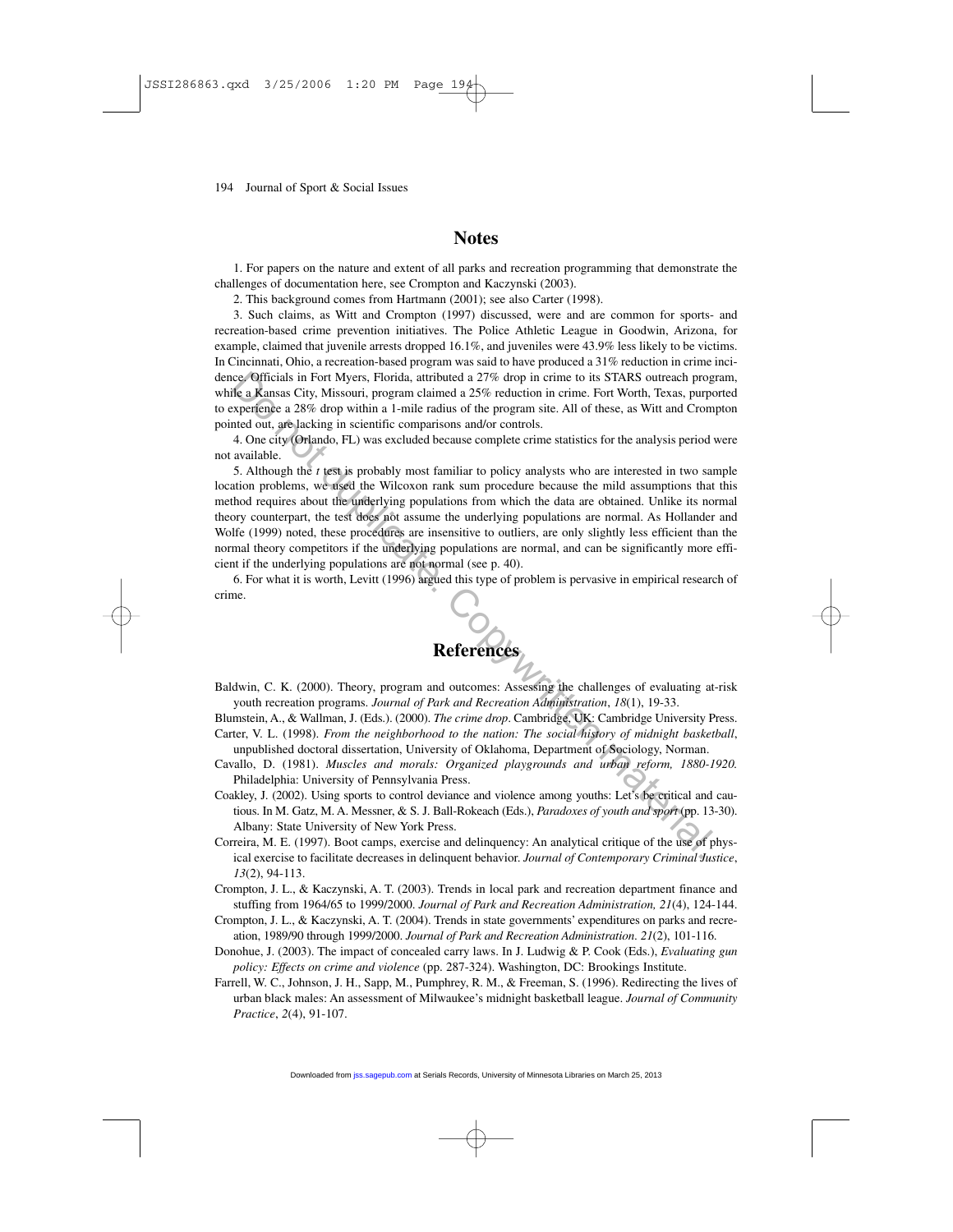- Hartmann, D. (2001). Notes on midnight basketball and the cultural politics of recreation, race and at-risk urban youth. *Journal of Sport and Social Issues*, *25*(4), 339-372.
- Hartmann, D. (2003). Theorizing sport as social intervention: A view from the grassroots. *Quest*, *55*(2), 118-140.
- Hartmann, D., Wheelock, D. (2002). Sport as prevention? Minneapolis's experiment with late-night basketball. *CURA Reporter*, *32*(3), 13-17.
- Hollander, M., & Wolfe, D. A. (1999). *Nonparametric statistical methods*. New York: John Wiley.
- Howell, J. C. (Ed.). (1995). *Guide for implementing the comprehensive strategy for serious, violent and chronic juvenile offenders*. Washington, DC: U.S. Department of Justice, Office of Juvenile Justice and Delinquency Prevention.
- Jacob, B. A., & Lefgren, L. (2003). Are idle hands the devil's workshop? Incapacitation, concentration, and juvenile crime. *American Economic Review*, *93*(5), 1560-1577.
- Johnson, S. D., & Bowers, K. J. (2003). Opportunity is in the eye of the beholder: The role of publicity in crime prevention. *Criminology and Public Policy*, *2*(3), 497-524.
- Kovandzic, T., & Marvell, T. B. (2003). Right-to-carry concealed handguns and violent crime: Crime control through gun decontrol? *Criminology and Public Policy*, *2*(3), 363-396.
- Levitt, S. D. (1996). The effect of prison population size on crime rates: Evidence from prison overcrowding litigation. *Quarterly Journal of Economics*, *111*(2), 319-351.
- Levitt, S. D. (2004). Understanding why crime fell in the 1990s: Four factors that explain the decline and six that do not. *Journal of Economic Perspectives*, *18*(1), 163-190.
- Lott, J. R., Jr. (2000). *More guns less crime*. Chicago: University of Chicago Press.
- Lott, J. R., Jr., & Mustard, D. B. (1997). Crime, deterrence, and right-to-carry concealed guns. *Journal of Legal Studies*, *26*, 1-68.
- Macleod, D. I. (1983). *Building character in the American boy: The Boy Scouts, YMCA, and their forerunners, 1870-1920*. Madison: University of Wisconsin Press.
- Marvell, T. B., & Moody, C. E. (1994). Prison population growth and crime reduction. *Journal of Quantitative Criminology*, *10*, 109-140.
- McCann, R., & Peters, C. D. (1996). At-risk youth: The Phoenix phenomenon. *Journal of Physical Education, Recreation, and Dance*, *67*(2), 38-40.
- Morris, L., Sallybanks, J., Willis, K., & Makkai, T. (2003). *Sport, physical activity and antisocial behavior in youth* (Australian Institute of Criminology, Trends and Issues in Crime and Criminal Justice No. 249). Canberry, Australia. Retrieved from www.aic.gov.au/publications/tandi/tandi249t.html and Delinquery Prevention.<br>
So, By A., & Lefegren, L. (2003). Are idle hands the devil's workshop? Incapacitation, concentra<br>
and [womile crime. American Economic Review, 93(5), 1560-1577.<br>
and five mile crime. Correlation
- Mulvey, E. P., Arthur, M. W., & Reppucci, N. D. (1993). The prevention of juvenile delinquency: A review of the research. *Clinical Psychology Review*, *13*, 133-167.
- Nichols, G., & Crow, I. (2004). Measuring the impact of crime reduction interventions involving sports activities for young people. *Howard Journal of Criminal Justice*, *43*(3), 267-283.
- Pitter, R., & Andrews, D. L. (1997). Serving America's underserved youth: Reflections on sport and recreation in an emerging social problems industry. *Quest*, *49*, 85-99.
- Riess, S. A. (1989). *City games: The evolution of American urban society and the rise of sports*. Urbana: University of Illinois Press.
- Schultz, L. E., Crompton, J. L., & Witt, P. A. (1995). A national profile of the status of public recreation services for at-risk children and youth. *Journal of Park and Recreation Administration*, *13*(3), 1-25.
- Sherman, L. W., Gottfredson, D. C., MacKenzie, D. L., Eck, J., Reuter, P., & Bushway, S. D. (1998, July). *Preventing crime: What works, what doesn't, what's promising* (National Institute of Justice, Research in Brief). Washington, DC: National Institutes of Justice.
- Tindall, B. S. (1995). Beyond "fun and games." *Parks and Recreation*, *30*(3), 86-94.
- U.S. Department of Commerce, Bureau of the Census. (1994). *City and county data book, 1988-2000* [CD-ROM]. Washington, DC: U.S. Department of Commerce. Available at http://fisher.lib.virginia.edu/collections/stats/ccdb/
- U.S. Department of Health and Human Services, Administration for Children and Families. (n.d.). *Afterschool.gov*. Retrieved February 2004, from www.afterschool.gov